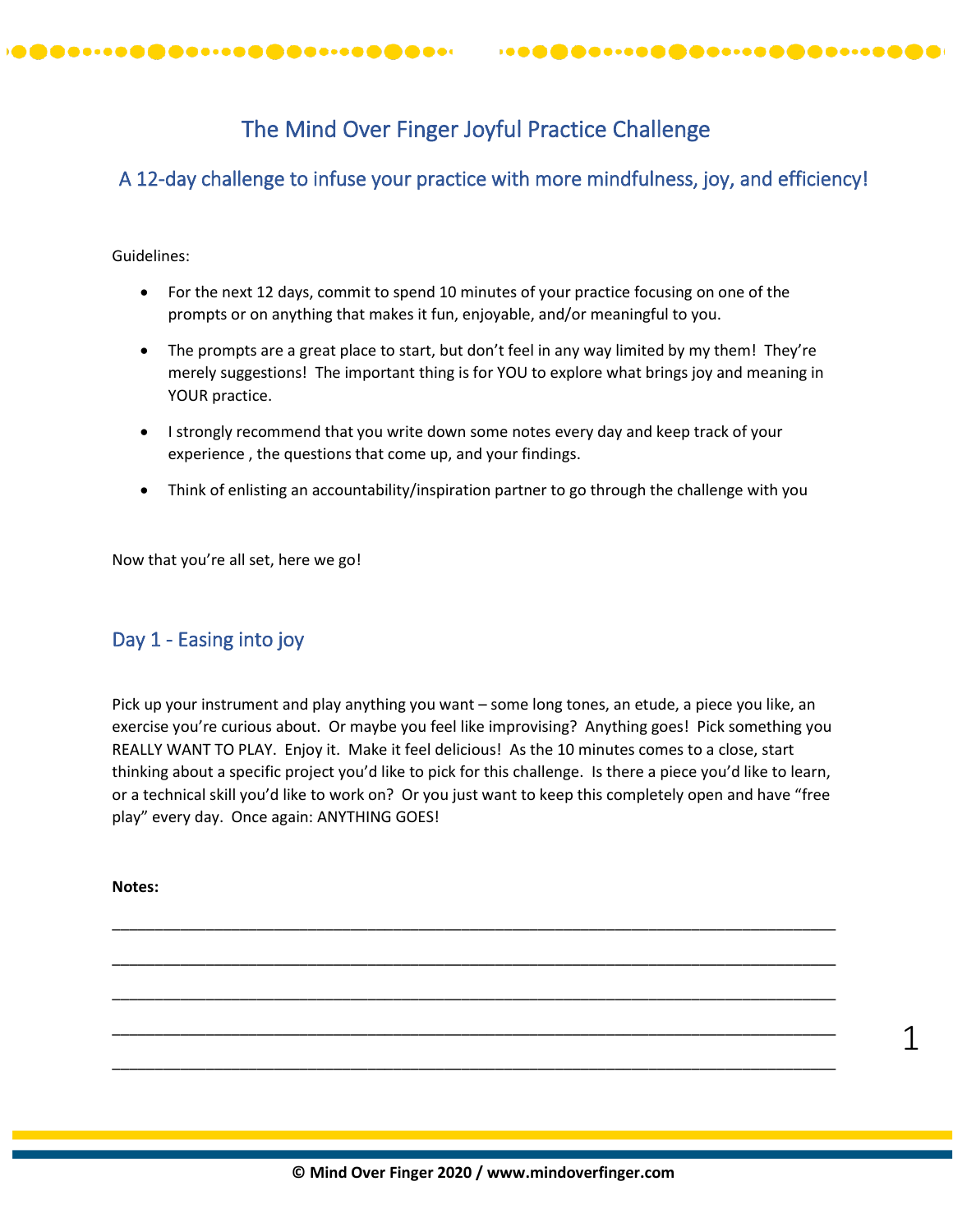# Day 2 – Nurturing a child-like curiosity

When you practice, are you scrutinizing everything with a severe ear and a judgmental heart? Is your quest for perfection causing grief and frustration? The way you approach practicing can really slow down your progress.

..............................

Let's try a different approach: nurture a child-like curiosity in you practice today! For 10 minutes, experience playing with COMPLETE open-mindedness. No judgment. Only curiosity, exploration, and objective observations. What am I curious about today? What do I want to play? How do I feel right now? What does it sound like? Am I noticing anything new in the score? What would happened if I tried it like this instead?

Ask yourself those questions and notice your thoughts. What other questions popped in your mind? What did you notice? How did it feel to approach things this way? How did it affect your playing?

\_\_\_\_\_\_\_\_\_\_\_\_\_\_\_\_\_\_\_\_\_\_\_\_\_\_\_\_\_\_\_\_\_\_\_\_\_\_\_\_\_\_\_\_\_\_\_\_\_\_\_\_\_\_\_\_\_\_\_\_\_\_\_\_\_\_\_\_\_\_\_\_\_\_\_\_\_\_\_\_\_\_\_\_\_

\_\_\_\_\_\_\_\_\_\_\_\_\_\_\_\_\_\_\_\_\_\_\_\_\_\_\_\_\_\_\_\_\_\_\_\_\_\_\_\_\_\_\_\_\_\_\_\_\_\_\_\_\_\_\_\_\_\_\_\_\_\_\_\_\_\_\_\_\_\_\_\_\_\_\_\_\_\_\_\_\_\_\_\_\_

\_\_\_\_\_\_\_\_\_\_\_\_\_\_\_\_\_\_\_\_\_\_\_\_\_\_\_\_\_\_\_\_\_\_\_\_\_\_\_\_\_\_\_\_\_\_\_\_\_\_\_\_\_\_\_\_\_\_\_\_\_\_\_\_\_\_\_\_\_\_\_\_\_\_\_\_\_\_\_\_\_\_\_\_\_

\_\_\_\_\_\_\_\_\_\_\_\_\_\_\_\_\_\_\_\_\_\_\_\_\_\_\_\_\_\_\_\_\_\_\_\_\_\_\_\_\_\_\_\_\_\_\_\_\_\_\_\_\_\_\_\_\_\_\_\_\_\_\_\_\_\_\_\_\_\_\_\_\_\_\_\_\_\_\_\_\_\_\_\_\_

\_\_\_\_\_\_\_\_\_\_\_\_\_\_\_\_\_\_\_\_\_\_\_\_\_\_\_\_\_\_\_\_\_\_\_\_\_\_\_\_\_\_\_\_\_\_\_\_\_\_\_\_\_\_\_\_\_\_\_\_\_\_\_\_\_\_\_\_\_\_\_\_\_\_\_\_\_\_\_\_\_\_\_\_\_

**Notes:** 

# Day 3 – "Breathful" practice

Before we even begin to practice, our heads are often so full of thoughts, goals, expectations, concerns, and anxiety! The best mood/mindset regulator is actually the easiest thing for us to do: breathing!!!

How mindful of your breath are you when you play?

Try this today:

- Begin your practice session by closing your eyes and taking several deep breaths or by doing a breath exercise of your choice
- Play something slowly for 5 minutes and bring extreme awareness to what is happening to your breath
- Don't try to control your breathing: simply notice HOW you're breathing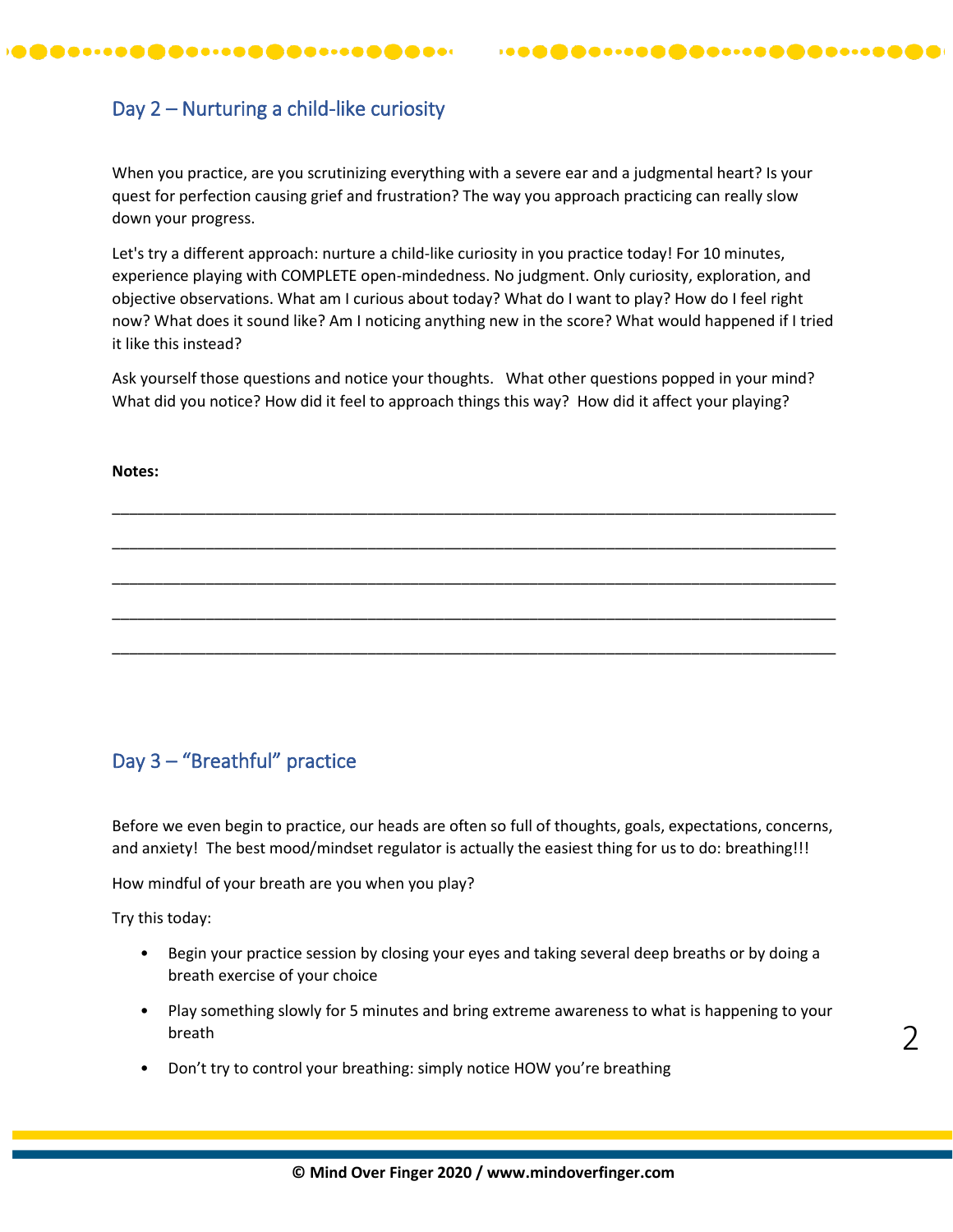What do you notice? How does it feel??? What happens to your playing when you focus on your breathing? What happens to your body?

\_\_\_\_\_\_\_\_\_\_\_\_\_\_\_\_\_\_\_\_\_\_\_\_\_\_\_\_\_\_\_\_\_\_\_\_\_\_\_\_\_\_\_\_\_\_\_\_\_\_\_\_\_\_\_\_\_\_\_\_\_\_\_\_\_\_\_\_\_\_\_\_\_\_\_\_\_\_\_\_\_\_\_\_\_

\_\_\_\_\_\_\_\_\_\_\_\_\_\_\_\_\_\_\_\_\_\_\_\_\_\_\_\_\_\_\_\_\_\_\_\_\_\_\_\_\_\_\_\_\_\_\_\_\_\_\_\_\_\_\_\_\_\_\_\_\_\_\_\_\_\_\_\_\_\_\_\_\_\_\_\_\_\_\_\_\_\_\_\_\_

\_\_\_\_\_\_\_\_\_\_\_\_\_\_\_\_\_\_\_\_\_\_\_\_\_\_\_\_\_\_\_\_\_\_\_\_\_\_\_\_\_\_\_\_\_\_\_\_\_\_\_\_\_\_\_\_\_\_\_\_\_\_\_\_\_\_\_\_\_\_\_\_\_\_\_\_\_\_\_\_\_\_\_\_\_

\_\_\_\_\_\_\_\_\_\_\_\_\_\_\_\_\_\_\_\_\_\_\_\_\_\_\_\_\_\_\_\_\_\_\_\_\_\_\_\_\_\_\_\_\_\_\_\_\_\_\_\_\_\_\_\_\_\_\_\_\_\_\_\_\_\_\_\_\_\_\_\_\_\_\_\_\_\_\_\_\_\_\_\_\_

\_\_\_\_\_\_\_\_\_\_\_\_\_\_\_\_\_\_\_\_\_\_\_\_\_\_\_\_\_\_\_\_\_\_\_\_\_\_\_\_\_\_\_\_\_\_\_\_\_\_\_\_\_\_\_\_\_\_\_\_\_\_\_\_\_\_\_\_\_\_\_\_\_\_\_\_\_\_\_\_\_\_\_\_\_

#### **Notes:**

# Day 4 –– Pick one teeny tiny thing

Today, bring your focus to one teeny tiny thing you'd like to improve and you explore it:

- Pick a really small element in something you're playing the transition between two notes, an articulation, one shift, a bow change, the shape of one note, etc…
- Explore what is happening gently and with patience
- Ask questions and consider solutions using positive language
- Don't try to \*fix it,\* just explore different options for fun
- And notice what happens to the passage when you're simply exploring, without judgment and with pure child-like curiosity

\_\_\_\_\_\_\_\_\_\_\_\_\_\_\_\_\_\_\_\_\_\_\_\_\_\_\_\_\_\_\_\_\_\_\_\_\_\_\_\_\_\_\_\_\_\_\_\_\_\_\_\_\_\_\_\_\_\_\_\_\_\_\_\_\_\_\_\_\_\_\_\_\_\_\_\_\_\_\_\_\_\_\_\_\_

\_\_\_\_\_\_\_\_\_\_\_\_\_\_\_\_\_\_\_\_\_\_\_\_\_\_\_\_\_\_\_\_\_\_\_\_\_\_\_\_\_\_\_\_\_\_\_\_\_\_\_\_\_\_\_\_\_\_\_\_\_\_\_\_\_\_\_\_\_\_\_\_\_\_\_\_\_\_\_\_\_\_\_\_\_

\_\_\_\_\_\_\_\_\_\_\_\_\_\_\_\_\_\_\_\_\_\_\_\_\_\_\_\_\_\_\_\_\_\_\_\_\_\_\_\_\_\_\_\_\_\_\_\_\_\_\_\_\_\_\_\_\_\_\_\_\_\_\_\_\_\_\_\_\_\_\_\_\_\_\_\_\_\_\_\_\_\_\_\_\_

\_\_\_\_\_\_\_\_\_\_\_\_\_\_\_\_\_\_\_\_\_\_\_\_\_\_\_\_\_\_\_\_\_\_\_\_\_\_\_\_\_\_\_\_\_\_\_\_\_\_\_\_\_\_\_\_\_\_\_\_\_\_\_\_\_\_\_\_\_\_\_\_\_\_\_\_\_\_\_\_\_\_\_\_\_

\_\_\_\_\_\_\_\_\_\_\_\_\_\_\_\_\_\_\_\_\_\_\_\_\_\_\_\_\_\_\_\_\_\_\_\_\_\_\_\_\_\_\_\_\_\_\_\_\_\_\_\_\_\_\_\_\_\_\_\_\_\_\_\_\_\_\_\_\_\_\_\_\_\_\_\_\_\_\_\_\_\_\_\_\_

**Notes:**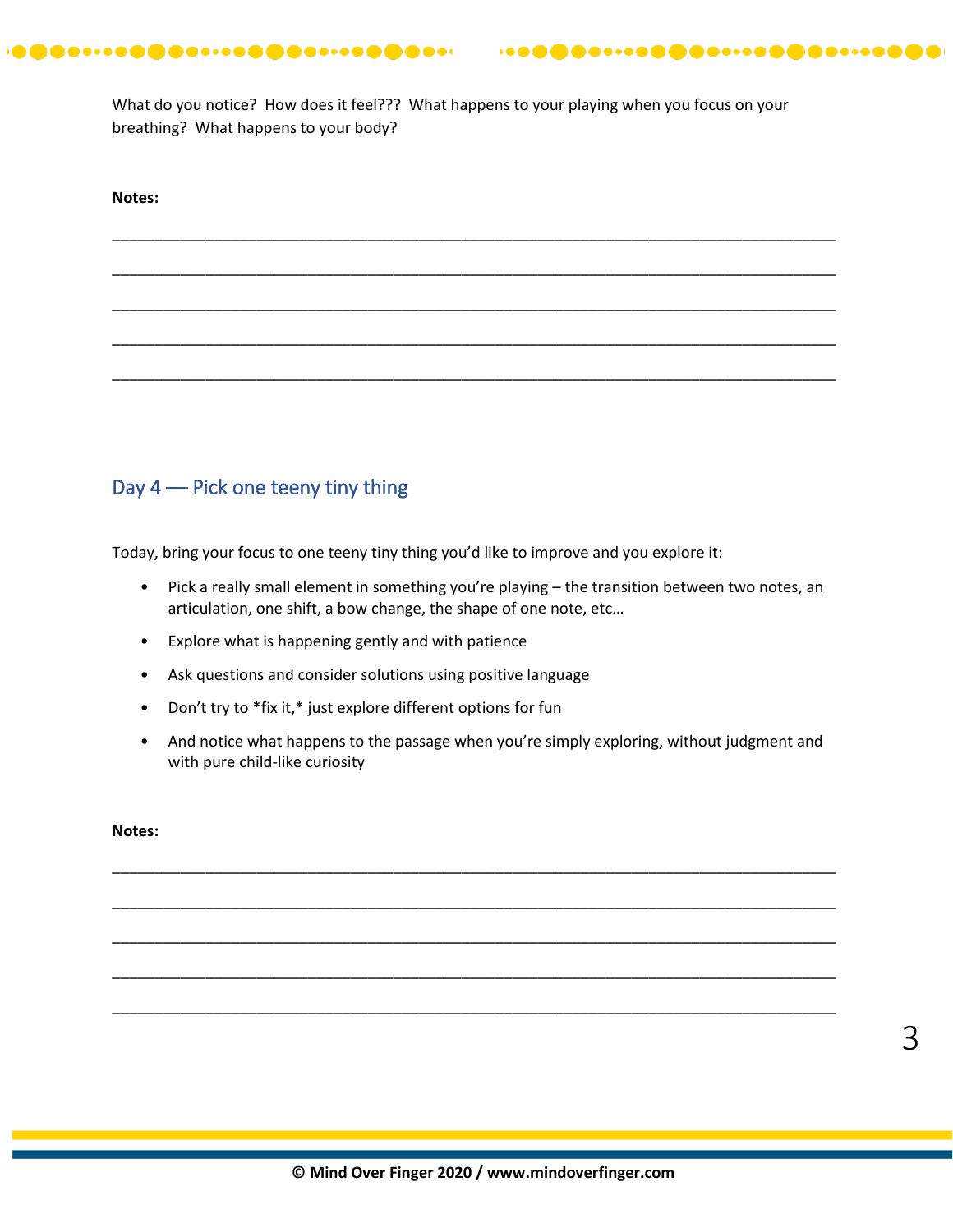## Day 5 – Body Scan

Before you launch into "serious practicing," use your 10 minutes of joyful practice to do a body scan

- Pick an exercise or a piece that you enjoy and can play rather mindlessly (e.g. long tones, slow scales, a piece you know really well by memory, or improvise)
- As you play, bring your awareness to your breath not controlling it: only noticing it
- Move the awareness slowly through all the different parts of you body and notice what happens
- Notice where the tension is
- Pay attention to your feelings as well! Maybe bringing your attention to 1 specific area will awaken a feeling – either good or bad. What do you feel? Why do you think you're getting this specific feeling/sensation?

You can also try that exercise throughout your practice, whenever you feel tension or frustration rising, or when you're working on a particularly difficult passage and feel stuck: play the passage while focusing on your breath, and moving the awareness slowly throughout the body, and observe what happens.

\_\_\_\_\_\_\_\_\_\_\_\_\_\_\_\_\_\_\_\_\_\_\_\_\_\_\_\_\_\_\_\_\_\_\_\_\_\_\_\_\_\_\_\_\_\_\_\_\_\_\_\_\_\_\_\_\_\_\_\_\_\_\_\_\_\_\_\_\_\_\_\_\_\_\_\_\_\_\_\_\_\_\_\_\_

\_\_\_\_\_\_\_\_\_\_\_\_\_\_\_\_\_\_\_\_\_\_\_\_\_\_\_\_\_\_\_\_\_\_\_\_\_\_\_\_\_\_\_\_\_\_\_\_\_\_\_\_\_\_\_\_\_\_\_\_\_\_\_\_\_\_\_\_\_\_\_\_\_\_\_\_\_\_\_\_\_\_\_\_\_

\_\_\_\_\_\_\_\_\_\_\_\_\_\_\_\_\_\_\_\_\_\_\_\_\_\_\_\_\_\_\_\_\_\_\_\_\_\_\_\_\_\_\_\_\_\_\_\_\_\_\_\_\_\_\_\_\_\_\_\_\_\_\_\_\_\_\_\_\_\_\_\_\_\_\_\_\_\_\_\_\_\_\_\_\_

\_\_\_\_\_\_\_\_\_\_\_\_\_\_\_\_\_\_\_\_\_\_\_\_\_\_\_\_\_\_\_\_\_\_\_\_\_\_\_\_\_\_\_\_\_\_\_\_\_\_\_\_\_\_\_\_\_\_\_\_\_\_\_\_\_\_\_\_\_\_\_\_\_\_\_\_\_\_\_\_\_\_\_\_\_

\_\_\_\_\_\_\_\_\_\_\_\_\_\_\_\_\_\_\_\_\_\_\_\_\_\_\_\_\_\_\_\_\_\_\_\_\_\_\_\_\_\_\_\_\_\_\_\_\_\_\_\_\_\_\_\_\_\_\_\_\_\_\_\_\_\_\_\_\_\_\_\_\_\_\_\_\_\_\_\_\_\_\_\_\_

**Notes:** 

# For Day 6 – The power of the gaze

In general, our focus is heavily influenced by what we look at, (in yoga "drishti"[or the *yogic gaze*] is a big element in improving concentration, bringing precision to the movements, and in directing the energy] so we're gonna have some fun with it!

In your "joyful practice segment" today:

• Play letting your eyes go anywhere they want. Notice where they go, what you see, and if/how it influences what you're playing

 $\Delta$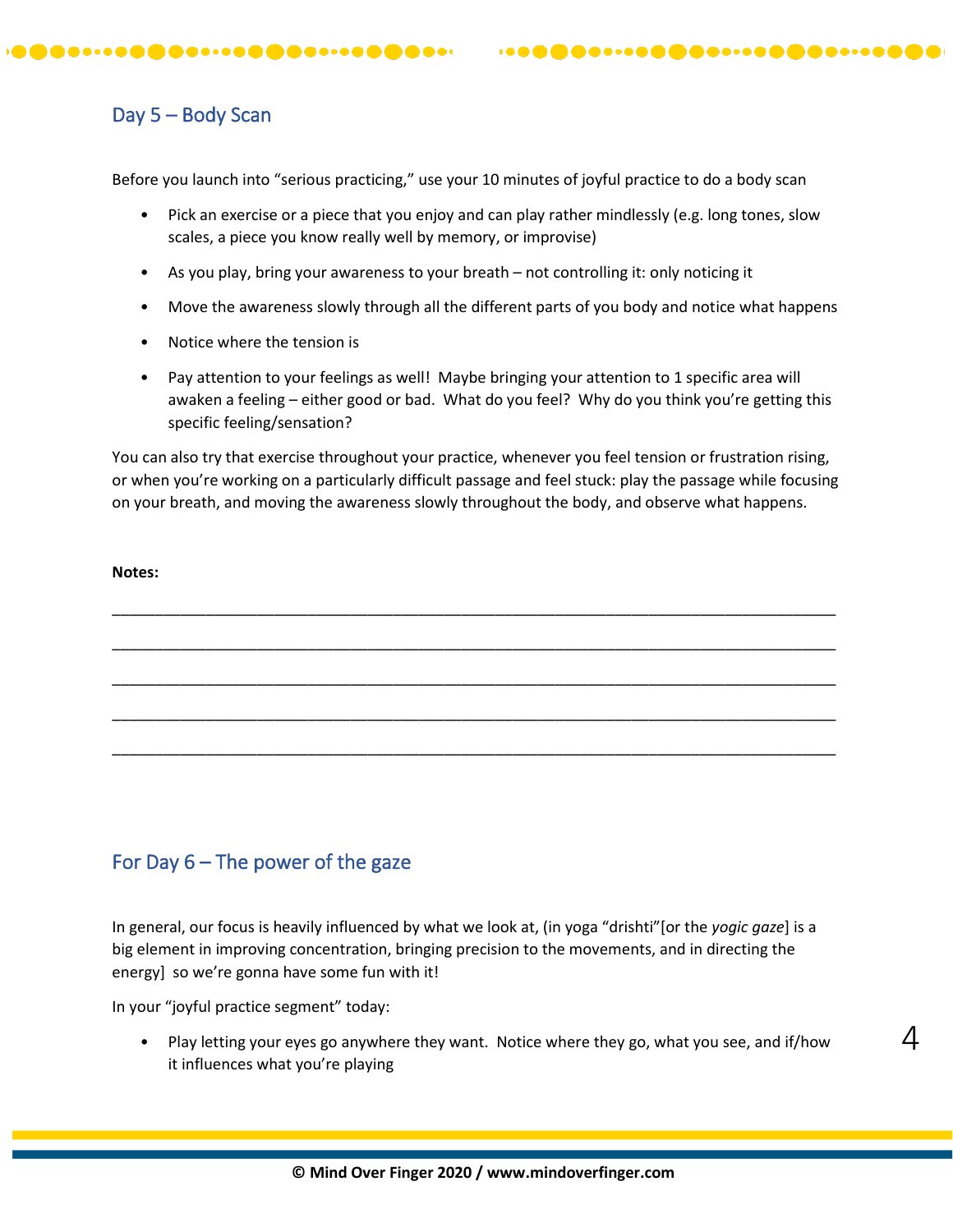• Bring your gaze to specific areas of your body (use a mirror if necessary) and notice what happens. For example: what happens if you look intently at your left index finger? What are you thinking? How do you feel? Do you notice an effect on your playing?

- Play a short passage with your gaze fixed to the ceiling. What do you notice?
- Then, try playing with your eyes closed. What do you experience?

There are many other things you can try! For example: what happens if you play a passage and look intently and with hyper focus at the music, as if trying to imprint it forever in your mind? If you play the same passage again with your eyes closed, can you "see" the music?

Keep experimenting, and trying new things!

# **Notes:**  \_\_\_\_\_\_\_\_\_\_\_\_\_\_\_\_\_\_\_\_\_\_\_\_\_\_\_\_\_\_\_\_\_\_\_\_\_\_\_\_\_\_\_\_\_\_\_\_\_\_\_\_\_\_\_\_\_\_\_\_\_\_\_\_\_\_\_\_\_\_\_\_\_\_\_\_\_\_\_\_\_\_\_\_\_ \_\_\_\_\_\_\_\_\_\_\_\_\_\_\_\_\_\_\_\_\_\_\_\_\_\_\_\_\_\_\_\_\_\_\_\_\_\_\_\_\_\_\_\_\_\_\_\_\_\_\_\_\_\_\_\_\_\_\_\_\_\_\_\_\_\_\_\_\_\_\_\_\_\_\_\_\_\_\_\_\_\_\_\_\_ \_\_\_\_\_\_\_\_\_\_\_\_\_\_\_\_\_\_\_\_\_\_\_\_\_\_\_\_\_\_\_\_\_\_\_\_\_\_\_\_\_\_\_\_\_\_\_\_\_\_\_\_\_\_\_\_\_\_\_\_\_\_\_\_\_\_\_\_\_\_\_\_\_\_\_\_\_\_\_\_\_\_\_\_\_ \_\_\_\_\_\_\_\_\_\_\_\_\_\_\_\_\_\_\_\_\_\_\_\_\_\_\_\_\_\_\_\_\_\_\_\_\_\_\_\_\_\_\_\_\_\_\_\_\_\_\_\_\_\_\_\_\_\_\_\_\_\_\_\_\_\_\_\_\_\_\_\_\_\_\_\_\_\_\_\_\_\_\_\_\_ \_\_\_\_\_\_\_\_\_\_\_\_\_\_\_\_\_\_\_\_\_\_\_\_\_\_\_\_\_\_\_\_\_\_\_\_\_\_\_\_\_\_\_\_\_\_\_\_\_\_\_\_\_\_\_\_\_\_\_\_\_\_\_\_\_\_\_\_\_\_\_\_\_\_\_\_\_\_\_\_\_\_\_\_\_

# Day 7 – How creative can you get????

Do you get stuck in a rut whenever you work on a hard passage? Always resorting to the same way of working on the same stuff???

Today, I challenge you to come up with at least 5 NEW, FUN ways to work on a passage!

- Pick a passage that presents a challenge at the moment
- Think of a least 5 ways to work on in that are completely different than what you've done for this type of difficulty in the past! Get really CREATIVE!
- Some possibilities... How about:
	- o Playing it slower than you've ever played it, analyzing every movement, every detail
	- o Fast practice with note grouping
	- o Playing it in a different key? A different string? Backwards? With a different style?

5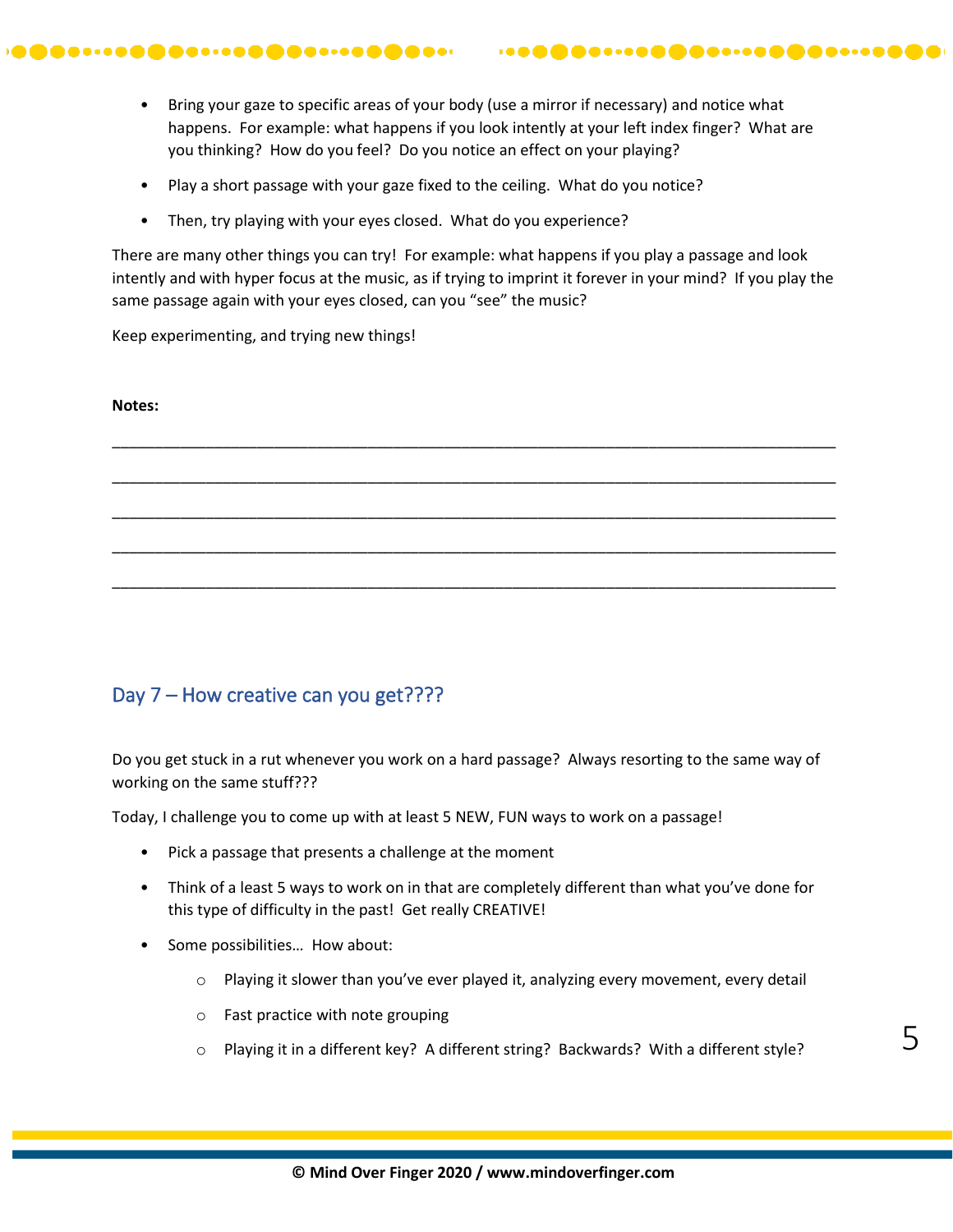#### o Arranging an etude to fit the passage

Anything is possible!!!! Go wild! Do anything you'd like! We're not so much focused on the results as to experimenting with new possibilities and seeing WHAT could help!

\_\_\_\_\_\_\_\_\_\_\_\_\_\_\_\_\_\_\_\_\_\_\_\_\_\_\_\_\_\_\_\_\_\_\_\_\_\_\_\_\_\_\_\_\_\_\_\_\_\_\_\_\_\_\_\_\_\_\_\_\_\_\_\_\_\_\_\_\_\_\_\_\_\_\_\_\_\_\_\_\_\_\_\_\_

\_\_\_\_\_\_\_\_\_\_\_\_\_\_\_\_\_\_\_\_\_\_\_\_\_\_\_\_\_\_\_\_\_\_\_\_\_\_\_\_\_\_\_\_\_\_\_\_\_\_\_\_\_\_\_\_\_\_\_\_\_\_\_\_\_\_\_\_\_\_\_\_\_\_\_\_\_\_\_\_\_\_\_\_\_

\_\_\_\_\_\_\_\_\_\_\_\_\_\_\_\_\_\_\_\_\_\_\_\_\_\_\_\_\_\_\_\_\_\_\_\_\_\_\_\_\_\_\_\_\_\_\_\_\_\_\_\_\_\_\_\_\_\_\_\_\_\_\_\_\_\_\_\_\_\_\_\_\_\_\_\_\_\_\_\_\_\_\_\_\_

\_\_\_\_\_\_\_\_\_\_\_\_\_\_\_\_\_\_\_\_\_\_\_\_\_\_\_\_\_\_\_\_\_\_\_\_\_\_\_\_\_\_\_\_\_\_\_\_\_\_\_\_\_\_\_\_\_\_\_\_\_\_\_\_\_\_\_\_\_\_\_\_\_\_\_\_\_\_\_\_\_\_\_\_\_

\_\_\_\_\_\_\_\_\_\_\_\_\_\_\_\_\_\_\_\_\_\_\_\_\_\_\_\_\_\_\_\_\_\_\_\_\_\_\_\_\_\_\_\_\_\_\_\_\_\_\_\_\_\_\_\_\_\_\_\_\_\_\_\_\_\_\_\_\_\_\_\_\_\_\_\_\_\_\_\_\_\_\_\_\_

**Notes:** 

### Day 8 – Observe Fear

What would a joyful challenge be without a little bit of fear???  $\bigodot$  In exploring fear, we get familiar with it and we diffuse some of its power!

Think of a passage that's giving you grief. Now, let's pause for a moment… Are you struggling with this passage solely because you lack the skill? Or is there something more at play here? Might there be some fear getting in your way?

Let's explore that!

- Play the passage a few times and examine your feelings as you're playing it
- List all the negative feelings that come to you when you play this passage
- Keep playing and examine further:
	- o Do you have strong emotions about the whole passage?
	- o Or is it just a few specific notes in particular?
	- o Or one particular element about the passage?
	- o Why do you think you feel that way?
	- o To what degree? How strong are the emotions?
- Without judging it and without trying to change anything, play it a few more times, and keep observing your feelings and thoughts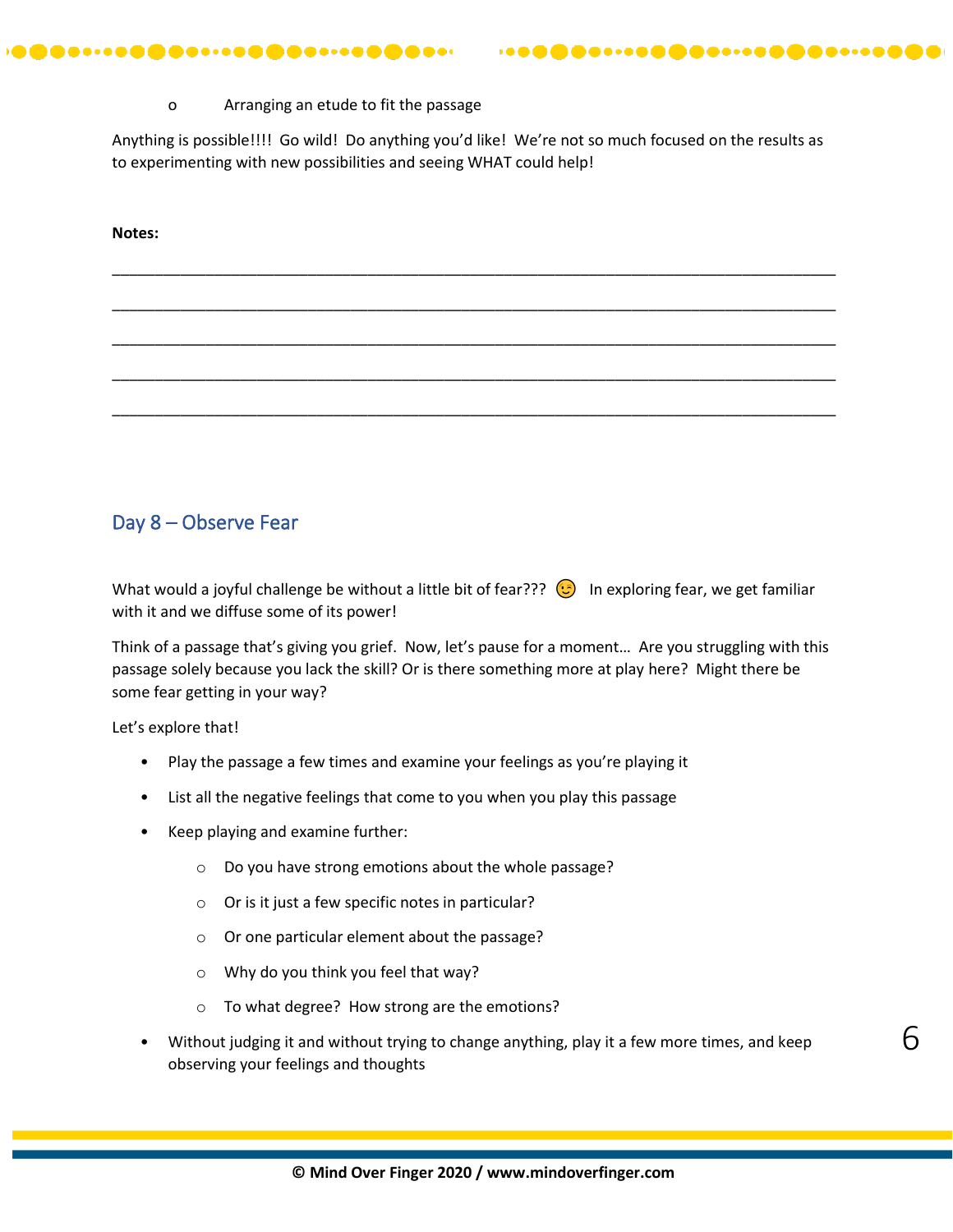| Keep in mind: This is just EXPLORATION! WE'RE NOT FIXING ANYTHING! We're just getting acquainted |  |
|--------------------------------------------------------------------------------------------------|--|
| with fear!  the rest if for tomorrow! $\bigcirc$                                                 |  |

...............................

#### **Notes:**

## Day 9 – Taming Fear

.............................

Now that we've allowed fear to be in the practice room and we've explored it, let's see if we can get comfortable with it!

- Pick a scary passage (same or different from yesterday) and play it a few times, investigating your feelings similarly to what you did yesterday
- Once you've identified your feelings and their possible origin, play the passage several times and try different approaches to tame your fear. Some suggestions:
- Take a deep breath and play the passage while \*accepting\* fear FULLY!
- Identify where fear shows itself in your body: where does it cause tension? Just notice where it is.
- Bring your full awareness to the tension and let it defuse, "feel" your breath dissolving the tension
- Engage your courage muscles and "jump in:" as the scariest part approaches, focus your awareness more and more on something really tangible (e.g. "flowing bow arm," "relaxed shoulder blade," etc.)
- Bring a hand to your heart, close your eyes, breathe deeply, and mentally play the passage, "infusing" it with joy and physical comfort (Sounds tacky, I know! But it can be really powerful! I'll expand on that in the live video!)
- What else can you try????

Let your fear (the type of fear, the degree at which you experience it, where and how it manifests itself in you) inspire what you try.

7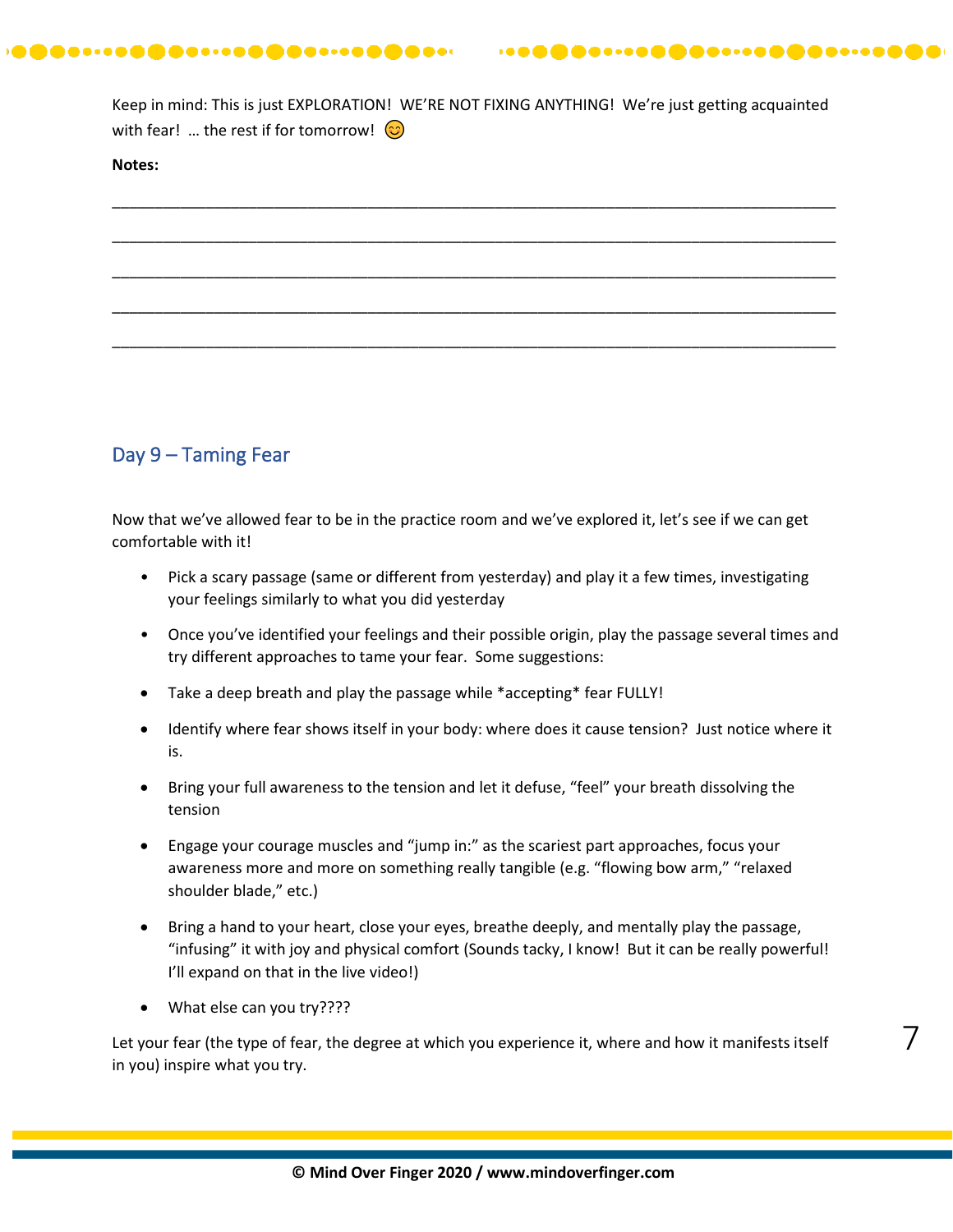What else did you try? How did it feel? What happened to the passage as you experienced taming fear?

The reason why it's important to figure out the origin of fear is because sometimes there are some really concrete measures you can take to get comfortable with it.

If it's coming from really not feeling comfortable with a specific skill, then you can plan on working on that skill, make the decision to get information on the technique, work on it, except that it might take some time and some patience and embrace the process

Another reason might be simply because you don't practice playing it at tempo so you don't have acquired the skill to play it that way. Kind of like learning to ride the bike – the balance point comes only at a certain speed so if you don't grab your courage and go for it you never get the momentum to ride the bike

If it's deeper than that, there might be a need for a greater personal reflection, incorporating some meditation in your life, or exploring other modalities to get a better understanding of yourself and of where the fear lives and how to get comfortable with it!

\_\_\_\_\_\_\_\_\_\_\_\_\_\_\_\_\_\_\_\_\_\_\_\_\_\_\_\_\_\_\_\_\_\_\_\_\_\_\_\_\_\_\_\_\_\_\_\_\_\_\_\_\_\_\_\_\_\_\_\_\_\_\_\_\_\_\_\_\_\_\_\_\_\_\_\_\_\_\_\_\_\_\_\_\_

\_\_\_\_\_\_\_\_\_\_\_\_\_\_\_\_\_\_\_\_\_\_\_\_\_\_\_\_\_\_\_\_\_\_\_\_\_\_\_\_\_\_\_\_\_\_\_\_\_\_\_\_\_\_\_\_\_\_\_\_\_\_\_\_\_\_\_\_\_\_\_\_\_\_\_\_\_\_\_\_\_\_\_\_\_

\_\_\_\_\_\_\_\_\_\_\_\_\_\_\_\_\_\_\_\_\_\_\_\_\_\_\_\_\_\_\_\_\_\_\_\_\_\_\_\_\_\_\_\_\_\_\_\_\_\_\_\_\_\_\_\_\_\_\_\_\_\_\_\_\_\_\_\_\_\_\_\_\_\_\_\_\_\_\_\_\_\_\_\_\_

\_\_\_\_\_\_\_\_\_\_\_\_\_\_\_\_\_\_\_\_\_\_\_\_\_\_\_\_\_\_\_\_\_\_\_\_\_\_\_\_\_\_\_\_\_\_\_\_\_\_\_\_\_\_\_\_\_\_\_\_\_\_\_\_\_\_\_\_\_\_\_\_\_\_\_\_\_\_\_\_\_\_\_\_\_

\_\_\_\_\_\_\_\_\_\_\_\_\_\_\_\_\_\_\_\_\_\_\_\_\_\_\_\_\_\_\_\_\_\_\_\_\_\_\_\_\_\_\_\_\_\_\_\_\_\_\_\_\_\_\_\_\_\_\_\_\_\_\_\_\_\_\_\_\_\_\_\_\_\_\_\_\_\_\_\_\_\_\_\_\_

**Notes:** 

# Day 10 – Time for a treat!

You've worked pretty hard the past few days, and you've focused on pretty serious stuff for the past 2, so let's ease back into something more soothing! Let's sing!

- Pick your absolute favorite passage in a piece (whether a piece you \*have\* to work on, or any piece you'd like to play!)
- Focus on phrasing, on singing, on letting the music flow through the passage
- Explore and have fun  $\odot$  with different ways to phrase!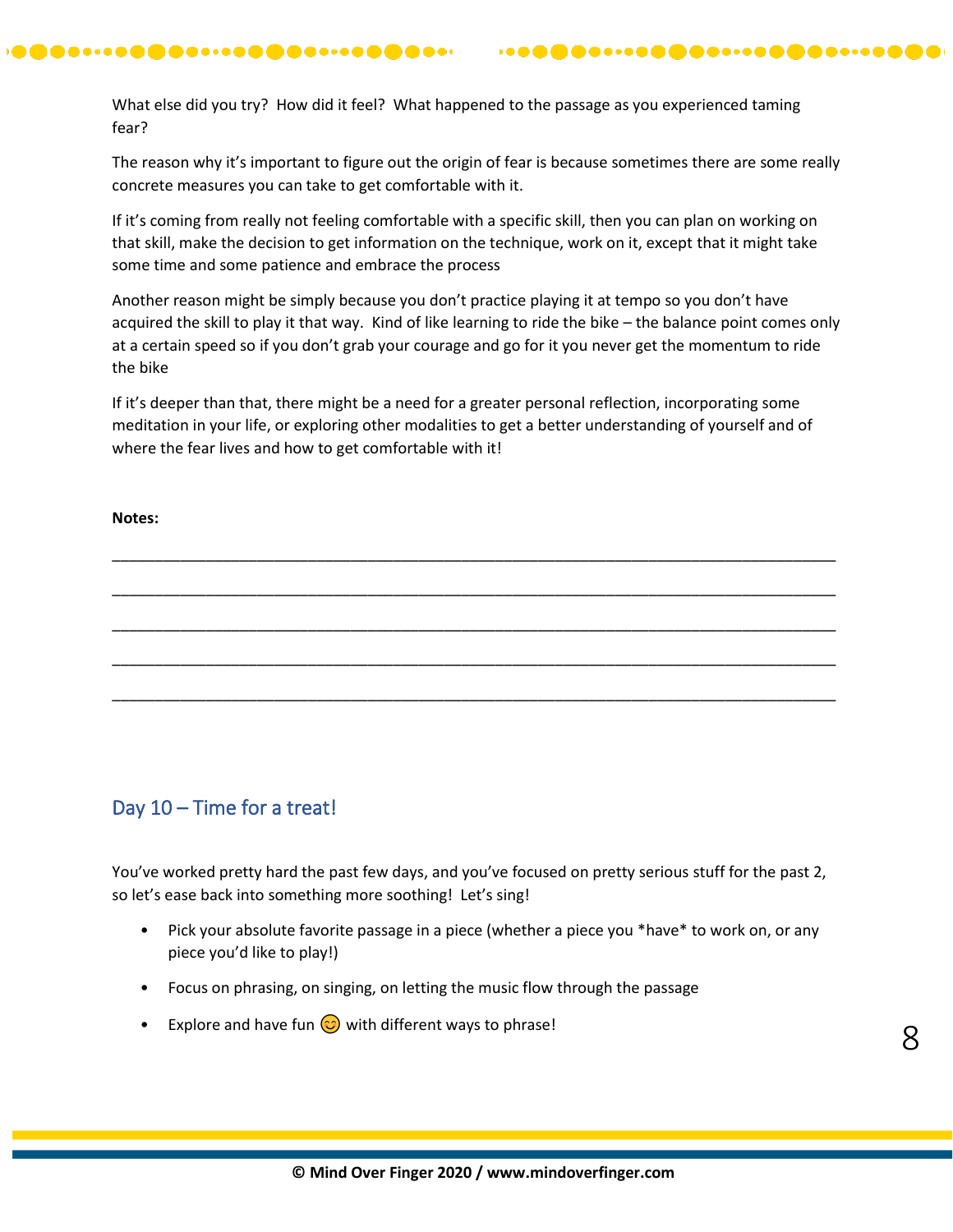- Some things to experiment with:
	- $\circ$  Sing through the passage a few times. What do you feel instinctually drawn to, phrasing wise, when you sing?
	- o Think: how would it sound on a different instrument?
	- o Is there a specific emotion you're trying to convey in this passage?
	- o Do you have a narrative, a story to tell in this passage?
	- o What is going on in the accompaniment, and how can you use that even more?

Let yourself be free and allow yourself to ENJOY expressing yourself through music in this passage!

\_\_\_\_\_\_\_\_\_\_\_\_\_\_\_\_\_\_\_\_\_\_\_\_\_\_\_\_\_\_\_\_\_\_\_\_\_\_\_\_\_\_\_\_\_\_\_\_\_\_\_\_\_\_\_\_\_\_\_\_\_\_\_\_\_\_\_\_\_\_\_\_\_\_\_\_\_\_\_\_\_\_\_\_\_

\_\_\_\_\_\_\_\_\_\_\_\_\_\_\_\_\_\_\_\_\_\_\_\_\_\_\_\_\_\_\_\_\_\_\_\_\_\_\_\_\_\_\_\_\_\_\_\_\_\_\_\_\_\_\_\_\_\_\_\_\_\_\_\_\_\_\_\_\_\_\_\_\_\_\_\_\_\_\_\_\_\_\_\_\_

\_\_\_\_\_\_\_\_\_\_\_\_\_\_\_\_\_\_\_\_\_\_\_\_\_\_\_\_\_\_\_\_\_\_\_\_\_\_\_\_\_\_\_\_\_\_\_\_\_\_\_\_\_\_\_\_\_\_\_\_\_\_\_\_\_\_\_\_\_\_\_\_\_\_\_\_\_\_\_\_\_\_\_\_\_

\_\_\_\_\_\_\_\_\_\_\_\_\_\_\_\_\_\_\_\_\_\_\_\_\_\_\_\_\_\_\_\_\_\_\_\_\_\_\_\_\_\_\_\_\_\_\_\_\_\_\_\_\_\_\_\_\_\_\_\_\_\_\_\_\_\_\_\_\_\_\_\_\_\_\_\_\_\_\_\_\_\_\_\_\_

\_\_\_\_\_\_\_\_\_\_\_\_\_\_\_\_\_\_\_\_\_\_\_\_\_\_\_\_\_\_\_\_\_\_\_\_\_\_\_\_\_\_\_\_\_\_\_\_\_\_\_\_\_\_\_\_\_\_\_\_\_\_\_\_\_\_\_\_\_\_\_\_\_\_\_\_\_\_\_\_\_\_\_\_\_

#### **Notes:**

# Day  $11 -$  Record yourself (joyfully)

So, I know that the idea of recording yourself might sound as remote as possible to any feeling of joy! We can feel so exposed and it can trigger so many feelings of frustration! But recording ourselves can be one of the absolute best ways to progress faster, and THAT's a great source of JOY!!!! There are ways to get more comfortable with it! Let's see…

- Pick one phrase you'd like to work on (maybe one for Friday's challenge...???  $\binom{1}{2}$ )
- Take a deep breath and set your mind to having an objective view of the experience and a nonjudgmental approach of assessing your playing
- Record the passage audio or video (I use the voice memo or camera apps for this. Nothing fancy.)
- Listen to it 1 or more times (as many as you'd like) and:
	- 1. List 3 things you LIKE about your performance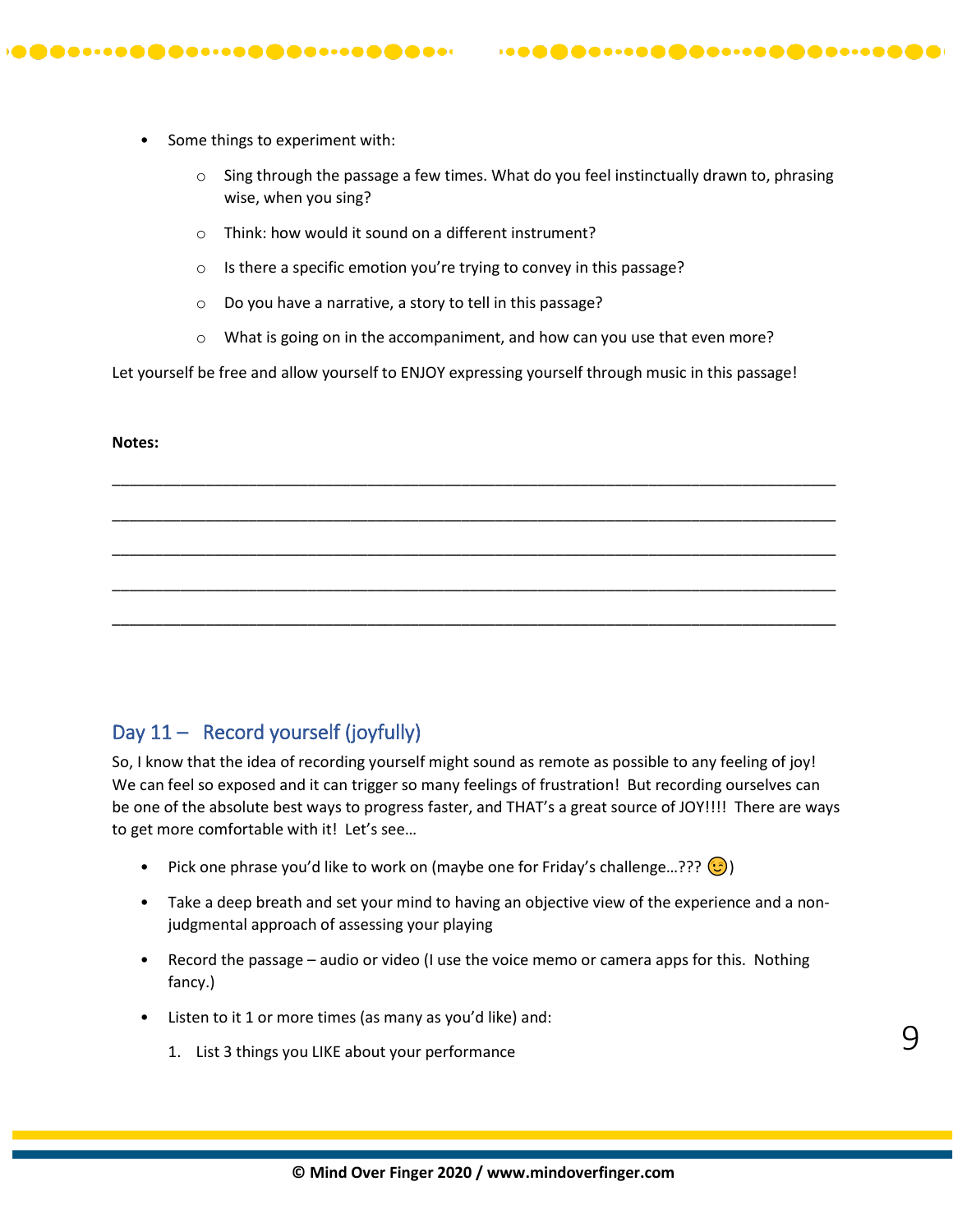- 2. Identify 1 thing you'd like to play differently on your next take
- 3. Record another take, trying to execute the element you thought of above right away, without practicing

4. Repeat this process a few times

Keep in mind this very important concept: MUSIC MASTERY IS A PATH! You WILL hear things you don't like when you record yourself and beating yourself up about it is not going to help.

Appreciate the process – the fact that you're here, holding the instrument, curious, ready to improve. That's a big deal! That's an awesome thing! Appreciate your dedication and your discipline to sit here on a quest to better skills and greater musical expression! You should be proud of yourself!

Listen to your playing with critical but non-judgmental ears: identifying aspects that can be improved without attaching a judgment to who you are as a person.

\_\_\_\_\_\_\_\_\_\_\_\_\_\_\_\_\_\_\_\_\_\_\_\_\_\_\_\_\_\_\_\_\_\_\_\_\_\_\_\_\_\_\_\_\_\_\_\_\_\_\_\_\_\_\_\_\_\_\_\_\_\_\_\_\_\_\_\_\_\_\_\_\_\_\_\_\_\_\_\_\_\_\_\_\_

\_\_\_\_\_\_\_\_\_\_\_\_\_\_\_\_\_\_\_\_\_\_\_\_\_\_\_\_\_\_\_\_\_\_\_\_\_\_\_\_\_\_\_\_\_\_\_\_\_\_\_\_\_\_\_\_\_\_\_\_\_\_\_\_\_\_\_\_\_\_\_\_\_\_\_\_\_\_\_\_\_\_\_\_\_

\_\_\_\_\_\_\_\_\_\_\_\_\_\_\_\_\_\_\_\_\_\_\_\_\_\_\_\_\_\_\_\_\_\_\_\_\_\_\_\_\_\_\_\_\_\_\_\_\_\_\_\_\_\_\_\_\_\_\_\_\_\_\_\_\_\_\_\_\_\_\_\_\_\_\_\_\_\_\_\_\_\_\_\_\_

\_\_\_\_\_\_\_\_\_\_\_\_\_\_\_\_\_\_\_\_\_\_\_\_\_\_\_\_\_\_\_\_\_\_\_\_\_\_\_\_\_\_\_\_\_\_\_\_\_\_\_\_\_\_\_\_\_\_\_\_\_\_\_\_\_\_\_\_\_\_\_\_\_\_\_\_\_\_\_\_\_\_\_\_\_

\_\_\_\_\_\_\_\_\_\_\_\_\_\_\_\_\_\_\_\_\_\_\_\_\_\_\_\_\_\_\_\_\_\_\_\_\_\_\_\_\_\_\_\_\_\_\_\_\_\_\_\_\_\_\_\_\_\_\_\_\_\_\_\_\_\_\_\_\_\_\_\_\_\_\_\_\_\_\_\_\_\_\_\_\_

If you feel frustration mounting, stop and move on to something else and try again later.

#### **Notes:**

## Day 12 – we have – "No shoulds, no shame. Just relentless tenderness."

That's it! We made it!!!! Last day!

So, we've done many things in this challenge! We've played things we wanted to play, brought curiosity into the mix, gave attention to our breathing, used hyper-focus, did body scans, gazed intently, practiced creatively, faced our fears, sang our phrases, and approached recording ourselves from a joyful perspective!

Phew! That's a good long list!

Today, I want you to just go back to where we started, and just play. With no should. No shame. Just relentless tenderness.